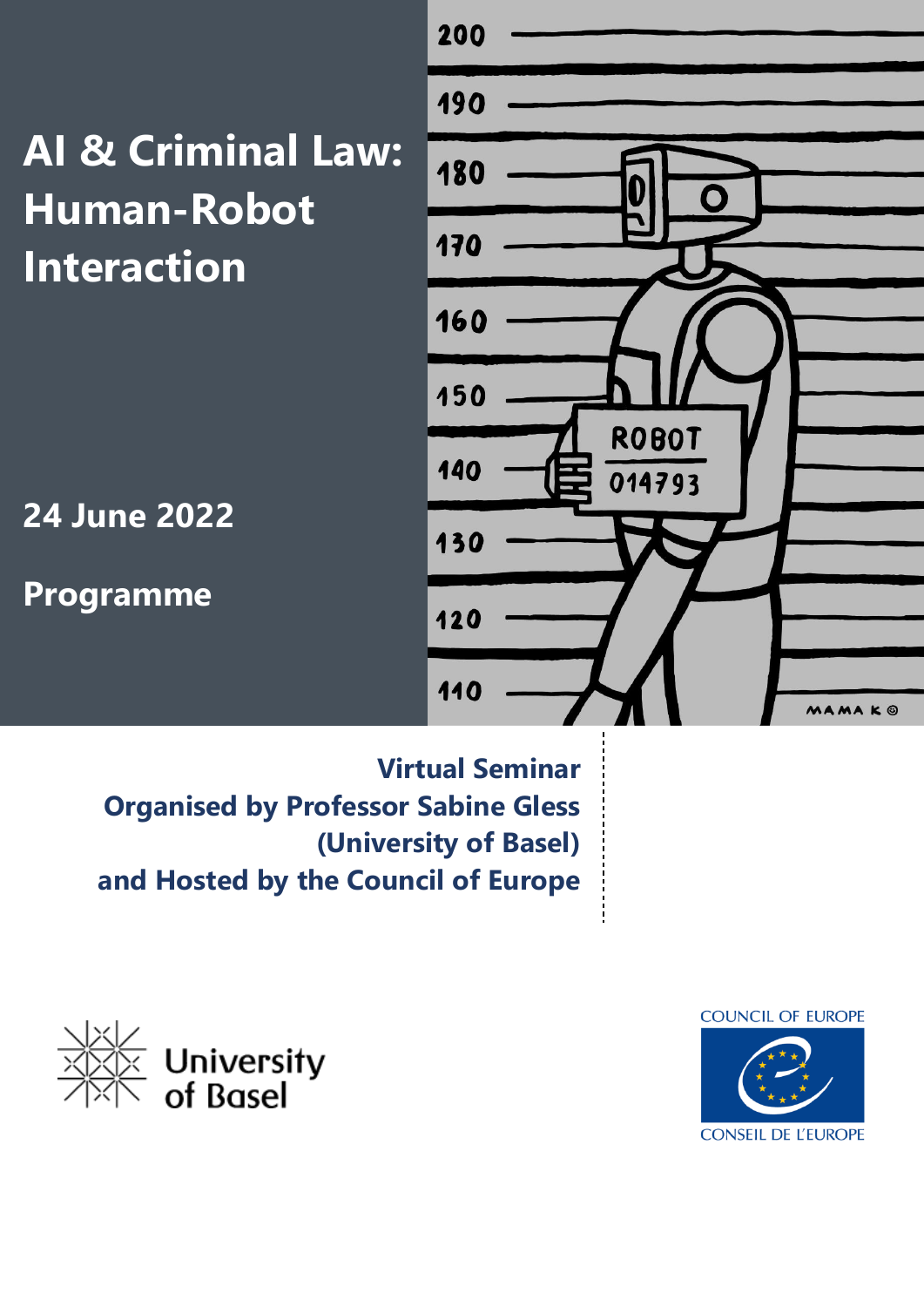| 13:30 | <b>Opening Session</b>                                                                                                                                         |
|-------|----------------------------------------------------------------------------------------------------------------------------------------------------------------|
|       | <b>Mr Carlo CHIAROMONTE</b><br>Council of Europe, Head of Criminal Law and Counter-Terrorism &<br>Secretary to the European Committee on Crime Problems (CDPC) |
|       | <b>Welcome and Introduction</b>                                                                                                                                |
|       | <b>Ms Sabine GLESS</b><br>University of Basel                                                                                                                  |
|       | Presentation of the work of the CDPC on AI and Criminal Law -<br>Automated Driving - and of the Research Project on "Human-<br><b>Robot Interactions"</b>      |
| 14:00 | Session I: Narratives underpinning policy approaches to the<br>regulation of automated driving                                                                 |
|       | <b>Ms Helena WHALEN-BRIDGE</b><br><b>National University of Singapore</b>                                                                                      |
|       | <b>Presentation and Q&amp;A</b>                                                                                                                                |
| 14:30 | <b>Break</b>                                                                                                                                                   |
| 14:45 | Session II: Data as Evidence in Criminal Courts - Car's Ratting on<br>their Drivers?                                                                           |
|       | <b>Ms Sabine GLESS</b><br>University of Basel                                                                                                                  |
|       | <b>Presentation and Q&amp;A</b>                                                                                                                                |
| 15:15 | Session III: Robot Testimony - The Future of AI in the Courtroom,<br><b>Agency Proceedings and Alternative Dispute Resolution</b>                              |
|       | Ms Hayley LAWRENCE (also on behalf of Ms Sara BEALE)<br><b>Duke University</b>                                                                                 |
|       | <b>Presentation and Q&amp;A</b>                                                                                                                                |